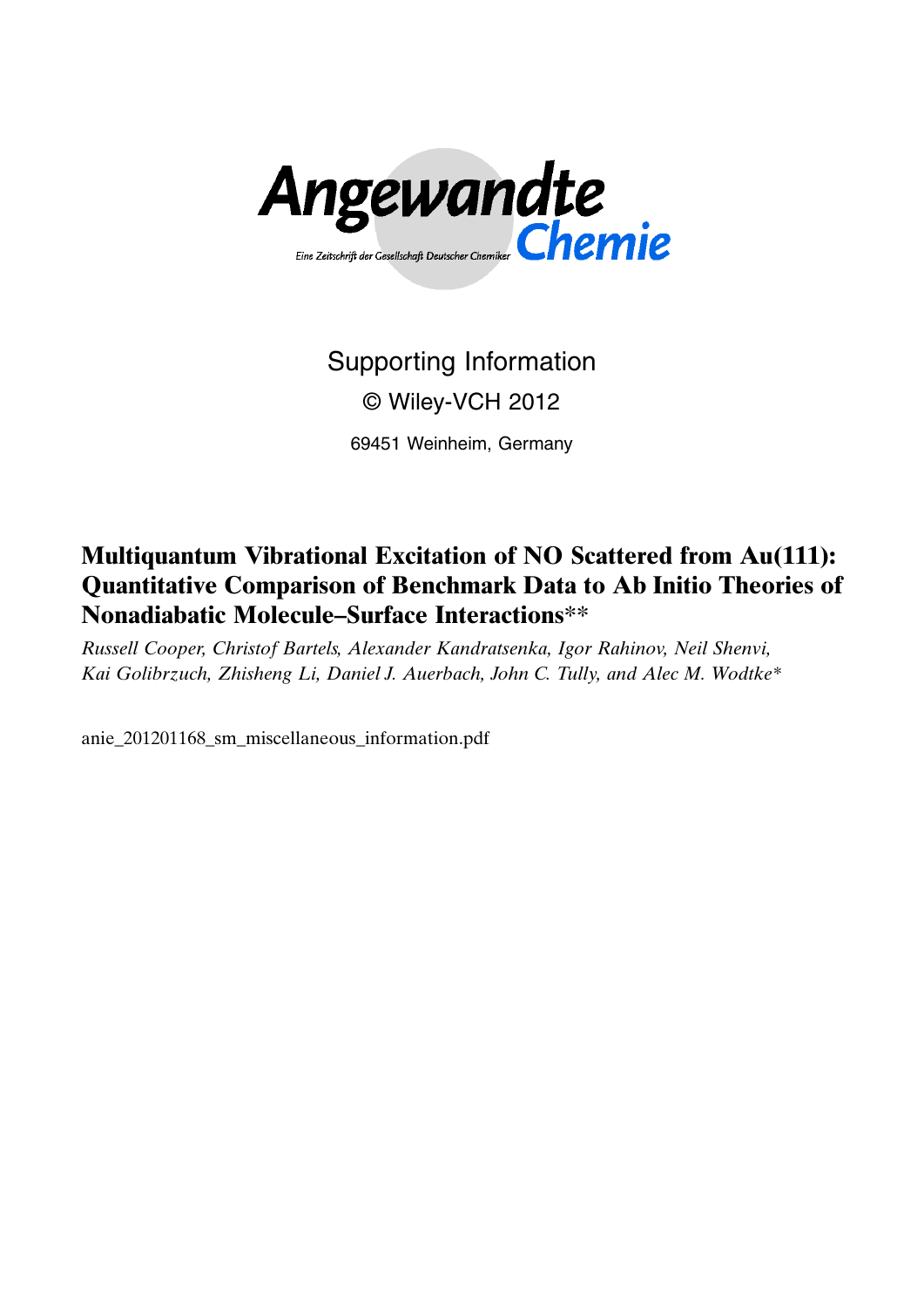## **Supplemetary Material**

#### **BENCHMARK DATA AND COMPARISON TO IESH THEORY**

We report the experimental and theoretical values of this work for vibrational excitation for collisions of NO with Au(111) as a function of surface temperature,  $T_s$ , and incidence energy of translation, $E_i$ . The numerical values shown in Tables S1 are the data presented in Fig. 3 of the paper.

#### $E_i$  = 0.1eV

| $T_s$ , K | $P_{01}$ , exp. | $P_{01}$ , theor. | $P_{02}$ , exp. | $P_{02}$ , theor. |
|-----------|-----------------|-------------------|-----------------|-------------------|
| 300       |                 | 0.00035           |                 |                   |
| 323       | 0.000048        |                   |                 |                   |
| 400       |                 | 0.00091           |                 |                   |
| 500       | 0.00069         | 0.0027            |                 |                   |
| 600       |                 | 0.0053            |                 | 0.000053          |
| 633       | 0.0019          |                   |                 |                   |
| 700       |                 | 0.0085            |                 | 0.000056          |
| 753       | 0.0036          |                   |                 |                   |
| 800       |                 | 0.013             | 0.00014         | 0.00026           |
| 848       |                 |                   | 0.00028         |                   |
| 873       | 0.0082          |                   |                 |                   |
| 900       |                 | 0.018             |                 | 0.00046           |
| 918       |                 |                   | 0.00048         |                   |
| 973       | 0.011           |                   | 0.00073         |                   |
| 1000      |                 | 0.021             |                 | 0.00063           |

#### $E_i = 0.28$ eV

| $T_s$ , K | $P_{01}$ , exp. | $P_{01}$ , theor. | $P_{02}$ , exp. | $P_{02}$ , theor. |
|-----------|-----------------|-------------------|-----------------|-------------------|
| 300       |                 | 0.00023           |                 |                   |
| 323       | 0.00018         |                   |                 |                   |
| 400       |                 | 0.00089           |                 |                   |
| 500       | 0.0012          | 0.0019            |                 |                   |
| 600       |                 | 0.0039            |                 | 0.000013          |
| 633       | 0.0026          |                   |                 |                   |
| 700       |                 | 0.0067            |                 | 0.00011           |
| 733       |                 |                   | 0.00007         |                   |
| 753       | 0.0068          |                   |                 |                   |
| 800       |                 | 0.0098            | 0.00014         | 0.00018           |
| 848       |                 |                   | 0.00015         |                   |
| 900       |                 | 0.014             |                 | 0.00025           |
| 918       |                 |                   | 0.00027         |                   |
| 973       | 0.011           |                   | 0.00039         |                   |
| 1000      |                 | 0.018             |                 | 0.00050           |

#### $E_i = 0.45$ eV

| $T_s$ , K | $P_{01}$ , exp. | $P_{01}$ , theor. | $P_{02}$ , exp. | $P_{02}$ , theor. |
|-----------|-----------------|-------------------|-----------------|-------------------|
| 300       |                 | 0.00031           |                 |                   |
| 373       | 0.00076         |                   |                 |                   |
| 400       |                 | 0.00075           |                 |                   |
| 473       | 0.0017          |                   |                 |                   |
| 500       | 0.0012          | 0.0019            |                 | 0.000012          |
| 573       | 0.00195         |                   |                 |                   |
| 600       |                 | 0.0038            |                 | 0.000037          |
| 673       | 0.00689         |                   | 0.00013         |                   |
| 700       |                 | 0.0057            |                 | 0.000042          |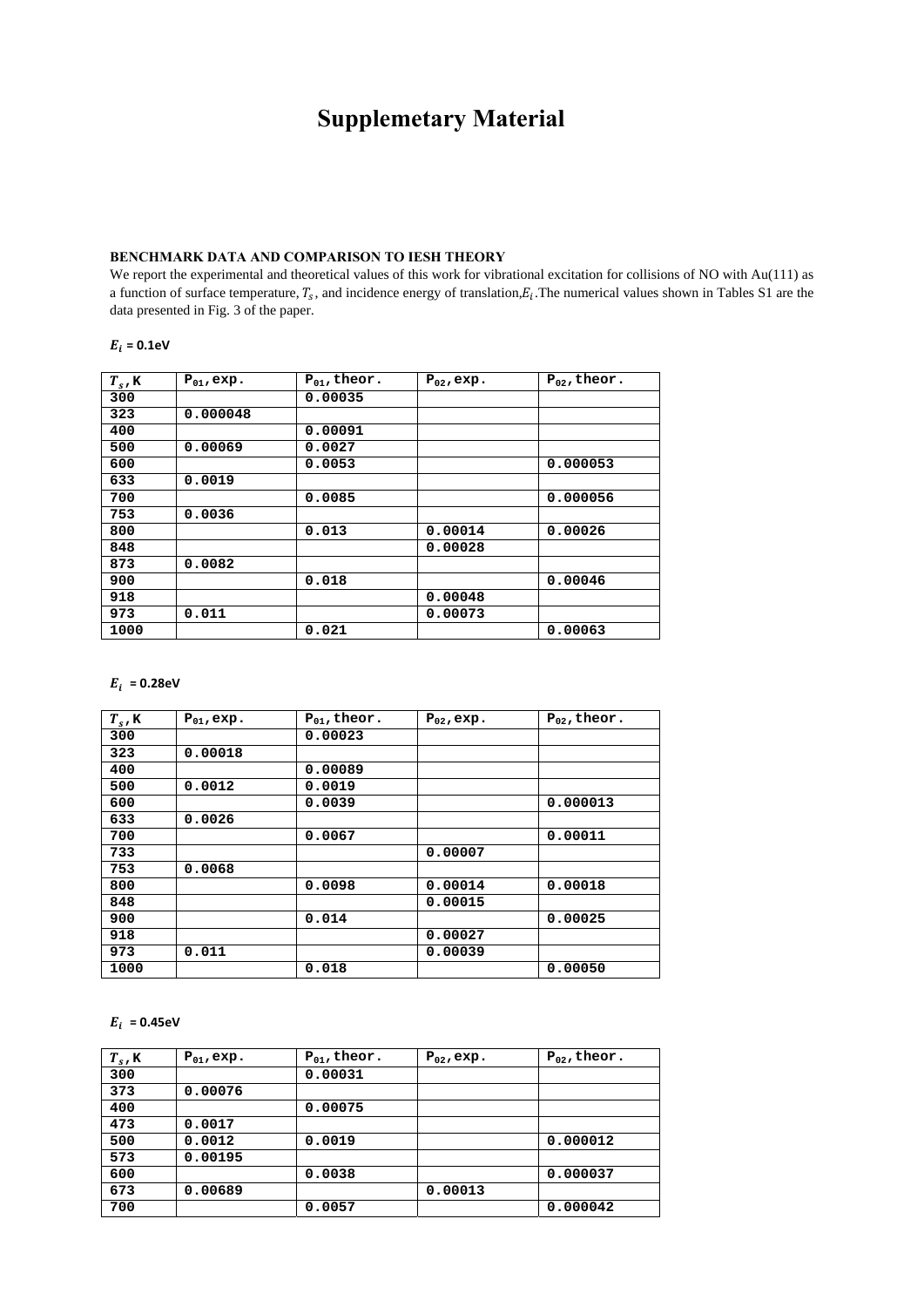| 746  |         |        | 0.00018 |          |
|------|---------|--------|---------|----------|
| 776  | 0.01102 |        |         |          |
| 800  |         | 0.0087 | 0.00023 | 0.000059 |
| 878  | 0.01619 |        | 0.00050 |          |
| 900  |         | 0.012  |         | 0.00025  |
| 923  |         |        | 0.00060 |          |
| 973  | 0.020   |        | 0.00083 |          |
| 1000 |         | 0.016  |         | 0.00040  |
| 1073 | 0.02967 |        | 0.0019  |          |

## $E_i = 0.63$ eV

| $T_s$ , K | $P_{01}$ , exp. | $P_{01}$ , theor. | $P_{02}$ , exp. | $P_{02}$ , theor. |
|-----------|-----------------|-------------------|-----------------|-------------------|
| 300       |                 | 0.00050           |                 |                   |
| 353       | 0.000058        |                   |                 |                   |
| 400       |                 | 0.00096           |                 |                   |
| 500       | 0.00091         | 0.0018            |                 | 0.000013          |
| 600       |                 | 0.0035            |                 | 0.000072          |
| 613       |                 |                   | 0.000037        |                   |
| 633       | 0.0045          |                   |                 |                   |
| 683       |                 |                   | 0.00011         |                   |
| 700       |                 | 0.0058            |                 | 0.000068          |
| 753       | 0.0076          |                   |                 |                   |
| 800       |                 | 0.0085            | 0.00023         | 0.000093          |
| 823       |                 |                   | 0.00043         |                   |
| 873       | 0.013           |                   |                 |                   |
| 900       |                 | 0.012             | 0.00045         | 0.00021           |
| 973       | 0.019           |                   | 0.00078         |                   |
| 1000      |                 | 0.015             |                 | 0.00044           |

## $E_i = 0.93$ eV

| $T_s$ , K | $P_{01}$ , exp. | $P_{01}$ , theor. | $P_{02}$ , exp. | $P_{02}$ , theor. |
|-----------|-----------------|-------------------|-----------------|-------------------|
| 300       |                 | 0.00096           |                 |                   |
| 338       | 0.00046         |                   |                 |                   |
| 378       | 0.0017          |                   |                 |                   |
| 400       |                 | 0.0016            |                 |                   |
| 436       | 0.0012          |                   |                 |                   |
| 473       | 0.0046          |                   |                 |                   |
| 500       |                 | 0.0023            |                 | 0.000012          |
| 568       | 0.0041          |                   |                 |                   |
| 600       | 0.0081          | 0.0039            |                 | 0.000040          |
| 643       | 0.0082          |                   |                 |                   |
| 660       | 0.011           |                   | 0.00016         |                   |
| 700       | 0.0166          | 0.0056            |                 | 0.000098          |
| 727       |                 |                   | 0.00024         |                   |
| 776       |                 |                   | 0.00028         |                   |
| 800       | 0.017           | 0.0080            | 0.00034         | 0.00015           |
| 850       |                 |                   | 0.00043         |                   |
| 873       | 0.013           |                   |                 |                   |
| 900       | 0.022           | 0.011             | 0.00092         | 0.00039           |
| 951       | 0.035           |                   | 0.0012          |                   |
| 988       | 0.032           |                   | 0.0010          |                   |
| 1000      |                 | 0.014             |                 | 0.00049           |

### $E_i = 1.05$ eV

| $T_s$ , K | $P_{01}$ , exp. | $P_{01}$ , theor. | $P_{02}$ , exp. | $P_{02}$ , theor. |
|-----------|-----------------|-------------------|-----------------|-------------------|
| 300       |                 | 0.0015            |                 |                   |
| 338       | 0.00046         |                   |                 |                   |
| 378       | 0.0017          |                   |                 |                   |
| 400       |                 | 0.0018            |                 |                   |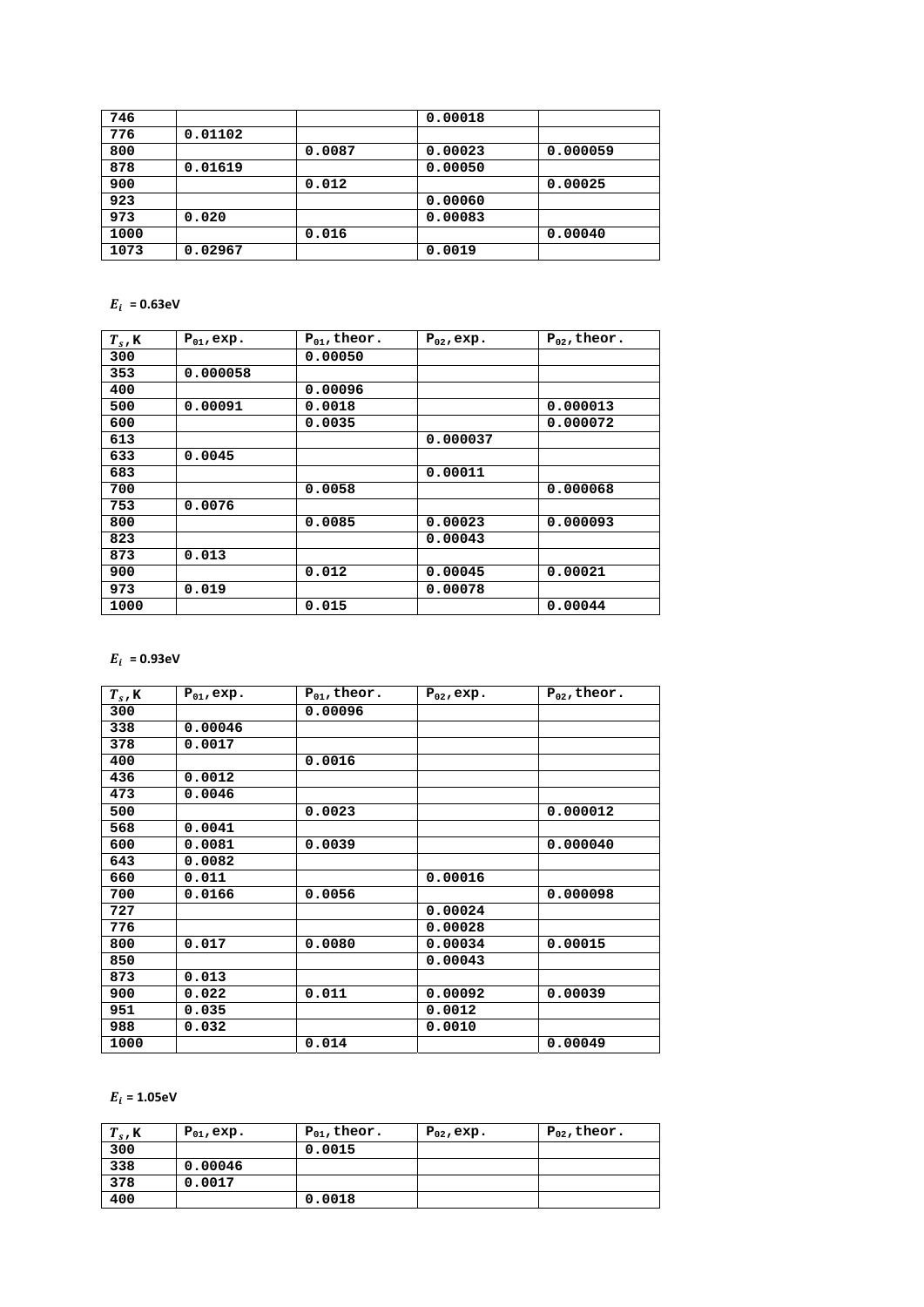| 436  | 0.0012 |        |         |          |
|------|--------|--------|---------|----------|
| 473  | 0.0046 |        |         |          |
| 500  | 0.0029 | 0.0028 |         | 0.000036 |
| 600  | 0.0081 | 0.0039 | 0.00012 | 0.000074 |
| 630  | 0.0093 |        | 0.00018 |          |
| 700  | 0.0166 | 0.0058 | 0.00029 | 0.00011  |
| 763  | 0.017  |        | 0.00042 |          |
| 800  | 0.017  | 0.0080 | 0.00083 | 0.00018  |
| 850  |        |        | 0.00090 |          |
| 873  | 0.035  |        |         |          |
| 900  | 0.022  | 0.011  | 0.0018  | 0.00033  |
| 973  | 0.053  |        | 0.0029  |          |
| 1000 |        | 0.013  |         | 0.00052  |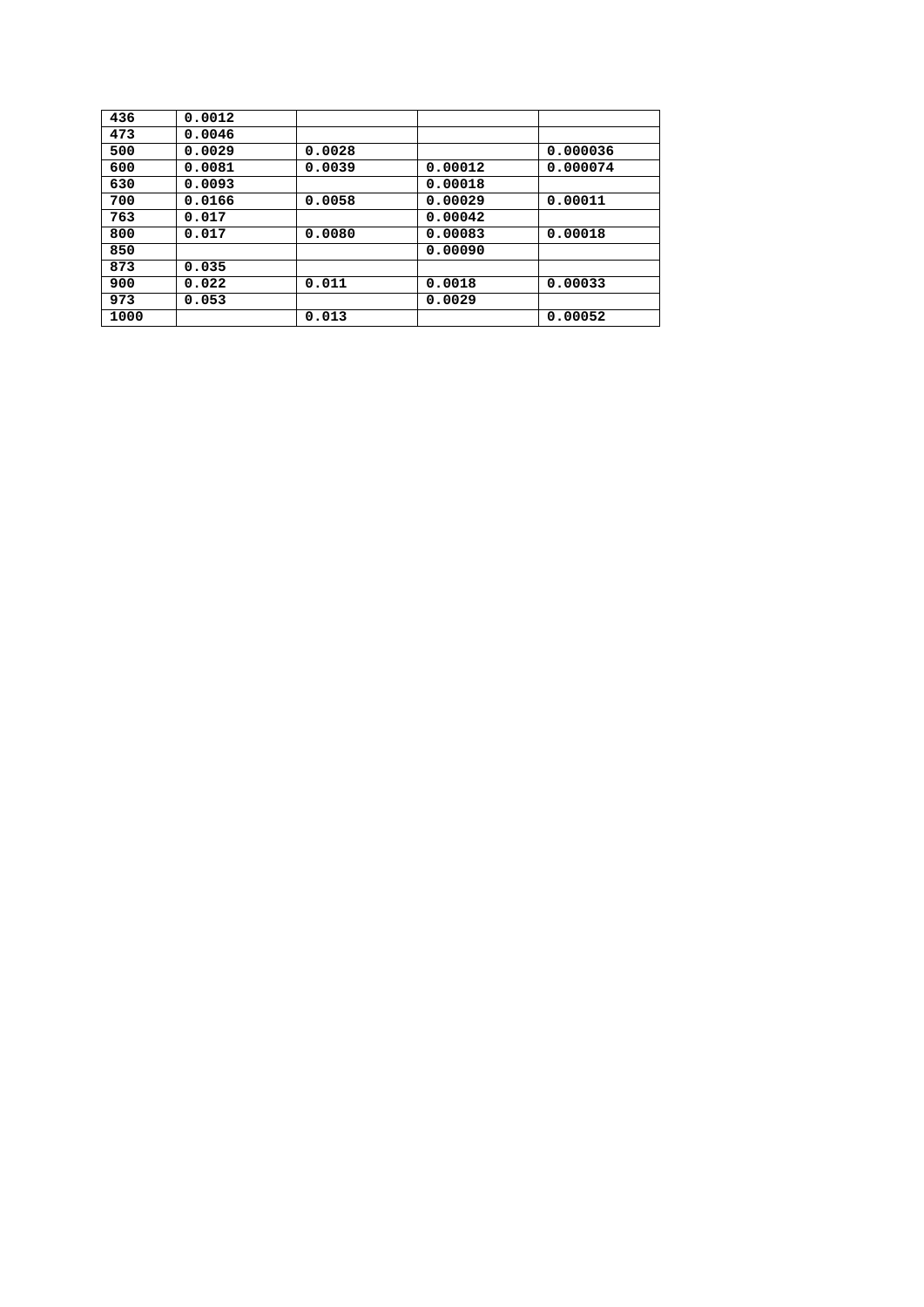#### **THE QUALITY OF AGREEMENT BETWEEN EXPERIMENT AND THEORY**

In the main body of the paper we stated that Pearson's  $\chi^2$  (Equation 1) was used to evaluate the quality of the agreement between experimental excitation probabilities and those derived from IESH theory. The  $\chi^2$  values were derived for each incidence energy of translation and for each vibrational channel. See Figure S1. From Table 1 one can see that there is not a perfect one-to-correspondence between experimental and theoretical surface temperatures. This required interpolation between theoretical points to obtain a theoretical expectation at each experimental value of  $T_s$ . The fitted lines shown in Fig. S1 were used for this purpose. This introduces an uncertainty in the evaluation of the errors, however, one that is comparable to the statistical noise of the trajectory calculation. Figure S2 shows a comparison of experiment and theory on a linear scale.



Figure S1: Arrhenius plots of the experimental and theoretical results shown in Table S1. The Arrhenius fits to the theoretical predictions were used in the derivation of the  $\chi^2$  values. See text.